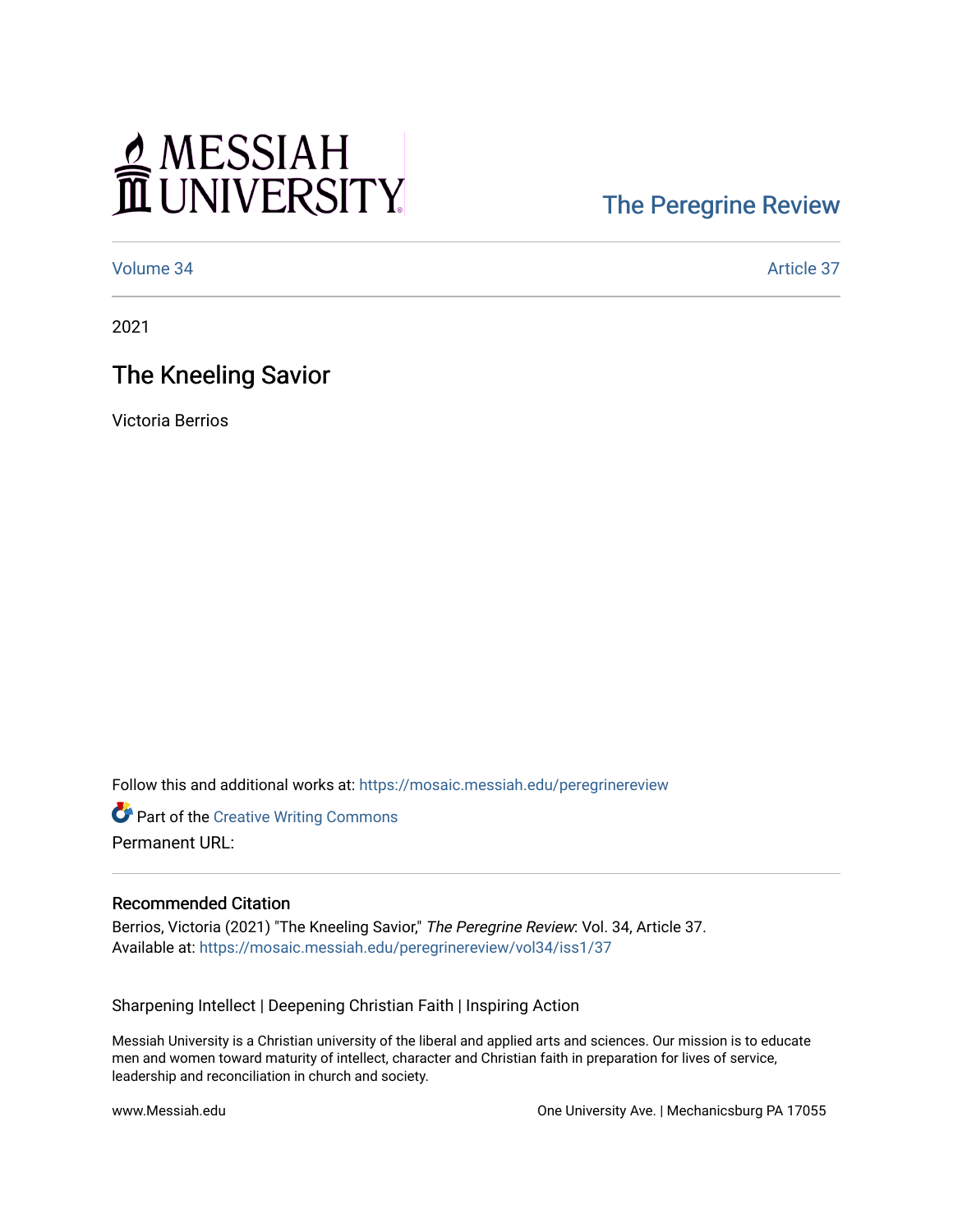#### The Kneeling Savior Victoria Berrios

My story is one that is still questioned, still situated in the divisive crosshairs of mostly malereligious leaders and translators. I am unnamed, yet my fate is still being decided; the memory of my story is an unclaimed echo in time. Its validity in the canon of scripture is still disputed. The faith to which we all belong is still caught in that ancient warfare between Grace and Law. May I offer, since it is my story, that this adds to the validation of its message, its eternal truth? I want to tell the story from my perspective, if you will permit me.

I was warm in the heat of embrace.

This was not the first time… I vaguely considered witheach encounter if it would be the last. But again, I'd find myself in his arms, passion swirling us together once more. He was not mine. But he was with me when I ached, and that felt more complete than anything I had known in my husband's clutch. This was an escape I didn't know how to ask for deliverance from, so my body drew its own conclusions. I felt free when I was with this man, but I was grasping at intimacy, desperate to be known.

I was warm in the heat of embrace.

And then cold hands drew me up out of those arms, the tangle of limbs and breath that had been our love moments before. I barely had time to pull the cloth over my body before they forced me to go. I was dragged into the court of the temple, asunder in my bewilderment. I shivered not just from the air grazing my exposed skin, or the hazing of their eyes across me, but from the evil that they who took me from where I lay did not have the decency to pull my lover along with me. I was not the only one under the Law of Moses. I know, for I had rehearsed it over and again in my mind prior to each visit. According to our law, both the man and the woman caught in adultery must be brought forth and stoned. And the scribes and Pharisees who stripped me from my bed would know this too; how could they not, when they study the Law as their occupation? Yet here I was, helplessly subject to the communal shaming that was to precede my death- the only allowable answer to a woman like me. Fear and internalized disgust swirled in my belly,corroding in an instant what was left of love.

I lowered my sight to the dust of the temple court, and thought how I must be less holy than even this dirt. I listened through clouded ears when thesemen crooned of my sin. I heard them stating the law, and I awaited the pronouncement of my indictment. But, with my gaze lowered, I hadn't registered that they were addressing someone. They asked him what my fate should be. I dared to look up. And I saw a man not above me, but beneath me, kneeling a few feet away in the same dust. He did not answer with his voice the question that purred from the lips of the religious men,